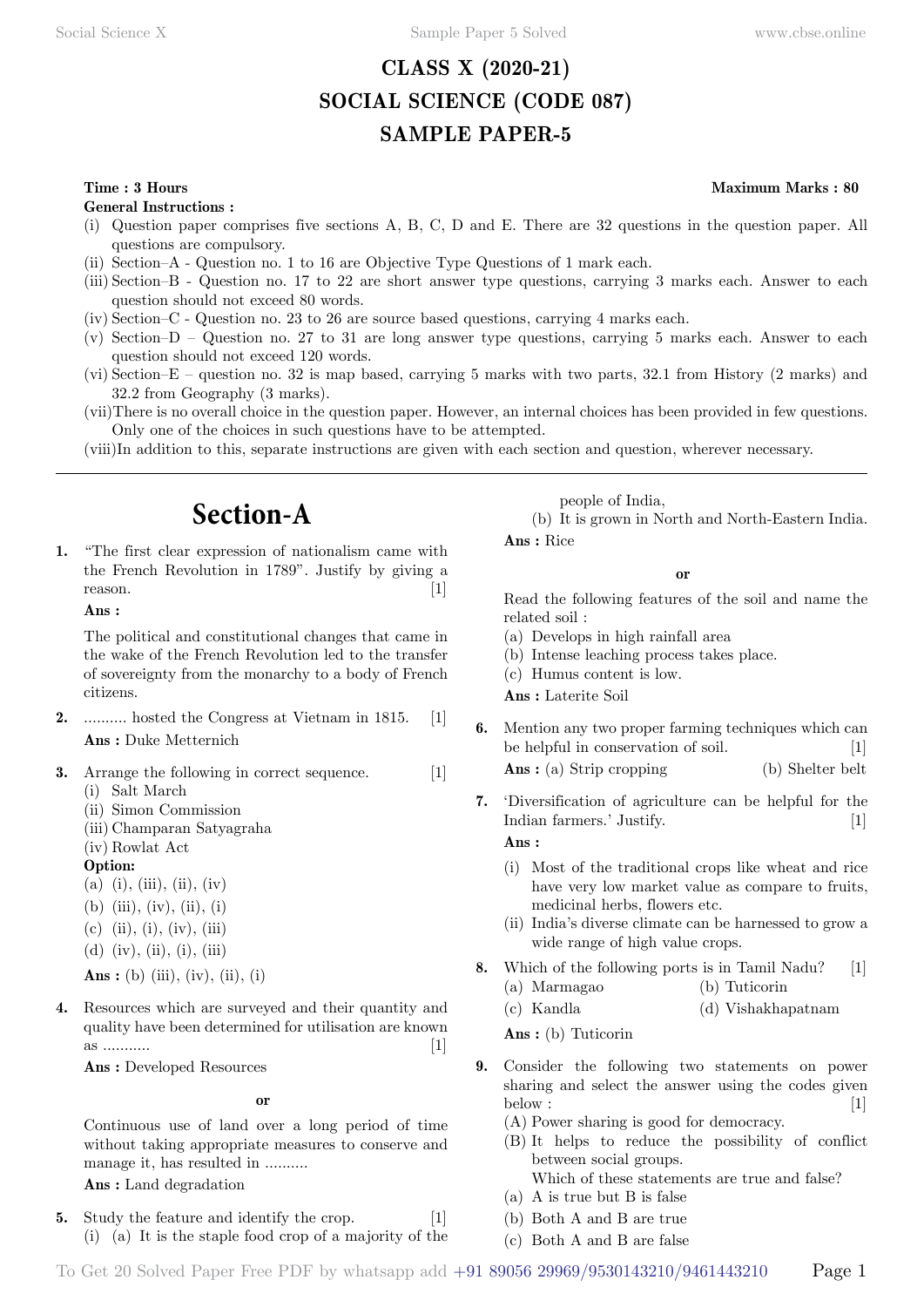(d) A is false but B is true

 **Ans :** (b) Both A and B are true

- **10.** Which of the following statements about democracy is not true? [1]
	- (a) Political equality
	- (b) It often improves the quality of decision making.
	- (c) In this, decision making is faster and quicker.
	- (d) It always allows a room to correct its mistakes.

 **Ans :** (c) In this, decision making is faster and quicker.

#### **o**

Democracy is a better form of government as compared to other types of governments. Which of the following is not an appropriate reason for the same?

- (a) Democracy promotes equality among citizens.
- (b) It enhances the dignity of the individual.
- (c) It provides method to resolve conflicts.
- (d) It creates economic equality.

 **Ans :** (d) It creates economic equality.

**11.** "The federal system has dual objective". Mention the dual objectives. [1]

 **Ans :**

To safeguard and promote the unity of the country, while at the same time accommodate regional diversity.

 **o**

What was the main objective of the Constitutional Amendment made in 1992 in India?

 **Ans :**

To strengthen the three tier system of governance under Panchayati Raj Institution as well as the Urban local bodies.

**12. Assertion :** Democratic government may take more time to take decisions. [1]

**Reason :** It has to follow norms and procedures. **Options:**

- (a) Both A and R are true and R is the correct explanation of A.
- (b) Both A and R are true but R is not the correct explanation of A.
- (c) A is correct but R is wrong.
- (d) A is wrong but R is correct.

 **Ans :** (a) Both A and R are true and R is the correct explanation of A.

 **o**

**Assertion :** Democratic government is accountable, responsive and legitimate government.

**Reason :** Democracies all over the world have reduced economic inequalities and poverty.

 **Ans :** (c) A is correct but R is wrong.

**13.** Democratic government is a better choice. Justify by giving two reasons. [1]

### **Ans :**

- (i) It promotes equality among citizens.
- (ii) As decisions are taken by following a procedure so

it improves the quality of decision making.

#### **o**

"Democratic government is a transparent government". Do you agree? Justify.

 **Ans :**

Democratic government is a transparent government because the people have the right and means to examine the process of decision making.

- **14.** ........... is an asset that the borrower owns, and uses as a guarantee until the loan is [1]  **Ans :** Collateral
- **15.** The sector in which government owns most of the assets and provides all services is called as ........... [1]  **Ans :** Public Sector.
- **16.** Correct the following statements and rewrite : [1] Total income is used by the World Bank to classify the countries as rich and low income countries.  **Ans :**

Per Capita Income is used by the World Bank to classify the countries as rich and low income countries.

# **Section-B**

- **17.** Mention any three efforts made by Mahatma Gandhi to get Harijans their rights. [3]  **Ans :**
	- (i) He said that the Swaraj would not come for a hundred years if untouchability was not eliminated.
	- (ii) He organised Satyagraha to secure them entry into temples, and access to public wells, tanks, roads and schools.
	- (iii) He signed Poona Pact with Dr B.R. Ambedkar through which some seats were reserved for them in provincial and central legislative councils.
- **18.** "Napoleon had destroyed democracy in France but in the administrative field he had incorporated revolutionary principles in order to make the whole system more rational and efficient." Analyse the statement with arguments. [3]

#### **Ans :**

- (i) Napoleon introduced the Napoleonic Code which did away with all privileges based on birth, established equality before the law and secured the right to property.
- (ii) In many parts of Europe like in the Dutch Republic, Switzerland, Italy and Germany, he simplified the administrative divisions, abolished the feudal system and freed peasants from serfdom and manorial dues.
- (iii) Napoleon removed the guild restrictions from the towns.

 **o**

'The 1830s were the years of great economic hardships in Europe.' Give reasons.

 **Ans :**

(i) **Population Explosion :** The first half of the nineteenth century saw an enormous increase in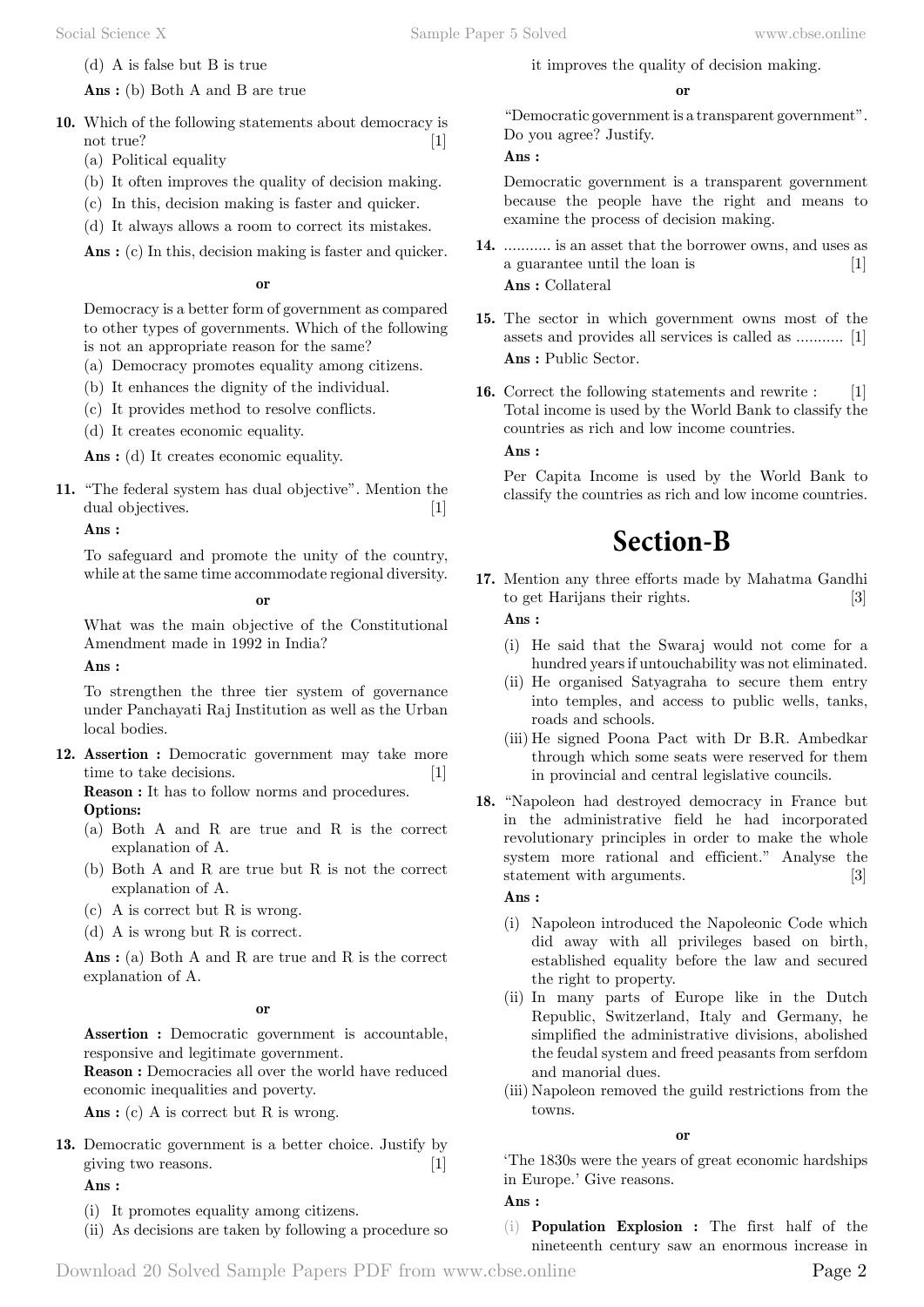population all over Europe.

- (ii) **Mass migration :** In most of the European countries, the supply of workers exceeded the demand. Population from rural areas migrated to the cities to live in overcrowded slums.
- (iii)**Industrialisation and its impact on local producers :** Small producers in towns were often faced with stiff competition from import of cheap machinemade goods from England.
- **19.** What are biotic and abiotic resources? Give two examples for each. [3]

 **Ans :**

|       | <b>Biotic</b>                                                                        | Abiotic                                                                                                                                                             |
|-------|--------------------------------------------------------------------------------------|---------------------------------------------------------------------------------------------------------------------------------------------------------------------|
| (i)   | known as biotic resources.<br>resources.                                             | All those resources All those resources<br>which are obtained which are composed<br>from the biosphere of non-living things<br>and have life are are called abiotic |
| (ii)  | Biotic resources<br>can be classified as<br>producers, consumers<br>and decomposers. | Abiotic resources<br>can be classified as<br>renewable and non-<br>renewable.                                                                                       |
| (iii) | Forests, livestock and<br>human beings are<br>resources.                             | Light, rain, rocks,<br>soil and water are<br>examples of biotic examples of abiotic<br>resources.                                                                   |

**20.** Distinguish between the Coming Together Federations and the Holding Together Federations. [3]  **Ans :**

|      | Coming Together<br><b>Federations</b>           | Holding Together<br>Federations                                                                                                                                                                                 |
|------|-------------------------------------------------|-----------------------------------------------------------------------------------------------------------------------------------------------------------------------------------------------------------------|
| (i)  | bigger unit.                                    | Under this, the Under this, a large<br>independent states country decides to<br>$come$ together on divide its power<br>their own to form a between the<br>constituent states<br>and the national<br>government. |
| (ii) | usually have equal be more powerful.<br>powers. | Under this, all the Under this, central<br>constituent states government tends to                                                                                                                               |
|      | $(iii)$ USA, Switzerland and<br>Australia.      | India, Spain and<br>Belgium.                                                                                                                                                                                    |

**21.** Explain, how power is shared among different organs of government. [3]

 **Ans :**

- (i) In a democracy, power is shared among the different organs of the government such as the legislature, executive and the judiciary. This is called the horizontal distribution of power because it allows different organs of the government placed at the same level to exercise different powers.
- (ii) Under this kind of power sharing arrangement,

one can exercise unlimited powers.

(iii) Each organ has its own powers, and it can also check the powers of other. So this results in a balance of power among the various institutions.

 **o**

"Both Belgium and Sri Lanka are democracies but they follow different systems of power-sharing." Support the statement by giving three points of difference.

#### **Ans :**

- (i) **Type of Government :** Sri Lanka continues to be, for all practical purpose, a unitary system where the national government has all the powers. Tamil leaders want Sri Lanka to become a federal system under which the regional governments were given constitutional powers that were no longer dependent on the central government. Belgium shifted from a unitary to a federal form of government.
- (ii) **Religion and Government :** To accommodate, people belonging to different ethnic groups Belgium formed a 'community government' whereas Sri Lanka government passed a law to protect and promote Buddhism.
- **22.** "Credit is useful as well as harmful, it depends on the risk involved." Support the
	- statement with examples. [3]

 **Ans :**

- (i) Credit is a working capital which is required for production. The credit helps the farmers to meet the ongoing expenses of production, complete production on time, and thereby increase his earnings. Credit therefore plays a vital and positive role in this situation.
- (ii) The failure of crop may push the borrower into a situation from which recovery is very painful. In many cases farmers need to sell part of land to repay the loan.
- (iii) Whether the credit would be useful or not depends on the risks in the situation and whether there is some support in case of loss.

# **Section-C**

#### **23. Read the following extract/source carefully and answer the following questions:**

'The aim of the Zollverein is to bind the Germans economically into a nation. It will strengthen the nation materially as much by protecting its interests externally as by stimulating its internal productivity. It ought to awaken and raise national sentiment through a fusion of individual and provincial interests. The German people have realised that a free economic system is the only means to engender national feeling.' **23.1**Zollverein was formed at the initiative of ...........

- (a) Italy (b) Prussia
- (c) England (d) France

 **Ans :** (b) Prussia

**23.2**The basic objective of Zollverein was

(a) Political freedom (b) Economic freedo

(c) Social freedom (d) Unification of Italy

To Get 20 Solved Paper Free PDF by whatsapp add +91 89056 29969/9530143210/9461443210 Page 3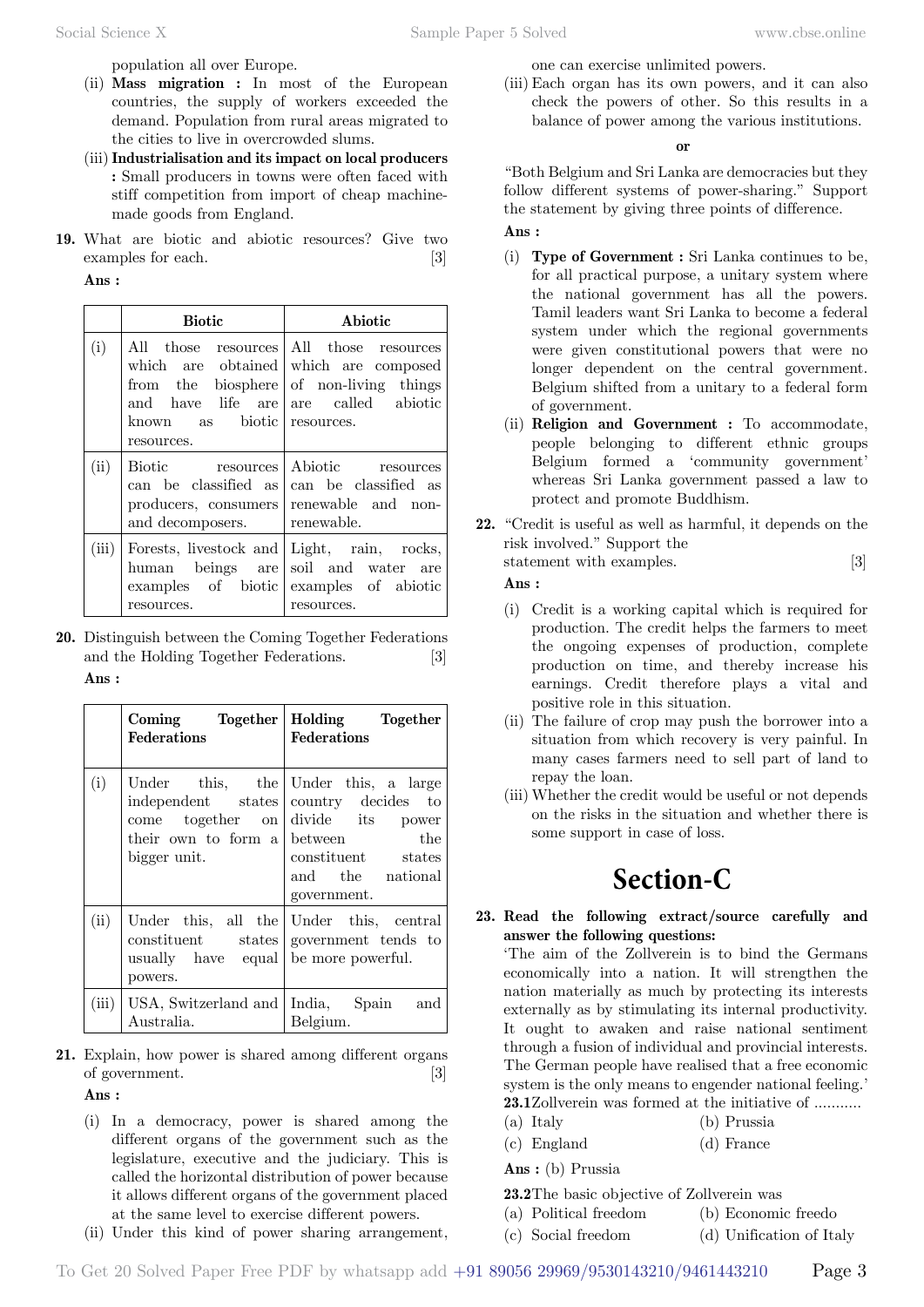#### **Ans :** (b) Economic freedo

- **23.3**"The aim of the Zollverein is to bind the Germans economically into a nation." Was said by
- (a) Friedrich (b) Napoleon
- (c) Giuseppe Mazzini (d) Kaiser William I
- **Ans :** (a) Friedrich
- **23.4**Which of the following was a step taken under Zollverein?
- (i) Abolishing tariff barriers
- (ii) Reducing number of currencies
- (a) Only (i)  $\qquad \qquad$  (b) Only (ii)
- (c) Both (i) and (ii) (d) None of these
- **Ans :** (c) Both (i) and (ii)
- **24. Read the following extract/source carefully and answer the following questions:**

Planning is the widely accepted strategy for judicious use of resources. It has importance in a country like India, which has enormous diversity in the availability of resources. There are regions which are rich in certain types of resources but are deficient in some other resources. There are some regions which can be considered self sufficient in terms of the availability of resources and there are some regions which have acute shortage of some vital resources.

- **24.1**Which of the following is vital for the development of a country like India which has enormous diversity in the availability of resources?
	- (i) Over utilisation of resources
	- (ii) Planning of resources
		- (a) Only (i)
		- (b) Only (ii)
		- (c) Both (i) and (ii)
		- (d) Neither (i) nor (ii)

 **Ans :** (b) Only (ii)

- **24.2**Which one of the following is not a criterion for resource planning?
- (a) Judicious use of resources diverse
- (b) Diverse resources
- (c) Equitable distribution of resources
- (d) Processing of resources

 **Ans :** (d) Processing of resources

**24.3**In India there is enormous diversity in the availability of resources. identify to which the following resources belong to:

|       | Column A               |     | Column B              |
|-------|------------------------|-----|-----------------------|
| (i)   | Renewable resource     | a   | $\operatorname{Cars}$ |
| (ii)  | International resource | (b  | Wind energy           |
| (iii) | Individual resource    | (c) | Petroleum             |
| (iv)  | Non-renewable resource |     | Ocean                 |

 $(A)$  (i) - c, (ii) - b, (iii) - a, (iv) - d

(B) (i) - d, (ii) - c, (iii) - a, (iv) - b

(C) (i) - b, (ii) - d, (iii) - c, (iv) - a

(D) (i) - a, (ii) - c, (iii) - d, (iv) - b

 **Ans :** (C) (i) - b, (ii) - d, (iii) - c, (iv) - a

### **24.4**Which of the following is not TRUE for resource

- (i) Identification of resources.
- (ii) Institutional set up for implementing resources development plan.
- (a) Only (i)
- (b) Only (ii)
- (c) Both (i) and (ii)
- (d) Neither (i) nor (ii)

 **Ans :** (c) Both (i) and (ii)

#### **25. Read the following extract/source carefully and answer the following questions:**

Power is shared among different organs of government, such as the legislature, executive and judiciary. Let us call this horizontal distribution of power because it allows different organs of government placed at the same level to exercise different powers. Such a separation ensures that none of the organs can exercise unlimited power. Each organ checks the others. This results in a balance of power among various institutions.

- **25.1**Community Government in Belgium is an example of .......... power sharing.
- (a) Horizontal (b) Vertical
- (c) Majoritarian (d) Both a and b

 **Ans :** (a) Horizontal

- **25.2**Indian Parliament and State Assemblies are an example of .......... power sharing.
- (a) Horizontal (b) Vertical
- (c) Majoritarian (d) Both a and b

 **Ans :** (b) Vertical

**25.3**Power sharing arrangement is ideal because

- (a) It gives equal power to all the organs of the government.
- (b) It gives unlimited power to some organs of the government.
- (c) It maintains balance of power among various organs of the government.
- (d) It gives equal power to all the political parties.

 **Ans :** (c) It maintains balance of power among various organs of the government.

- **25.4**Under .......... distribution of power, different organs of the Government placed at the same level exercise different powers.
- (a) Vertical (b) Horizontal
- (c) Federal (d) Majoritarian

 **Ans :** (b) Horizontal

**26. Read the following extract/source carefully and answer the following questions:**

Another way of classifying economic activities into sectors could be on the basis of who owns assets and is responsible for the delivery of services. In the public sector, the government owns most of the assets and provides all the services. In the private sector, ownership of assets and delivery of services is in the hands of private individuals or companies. Railways or Post Office is an example of the public sector whereas companies like Tata Iron and Steel Company Limited (TISCO) or Reliance Industries Limited (RIL) are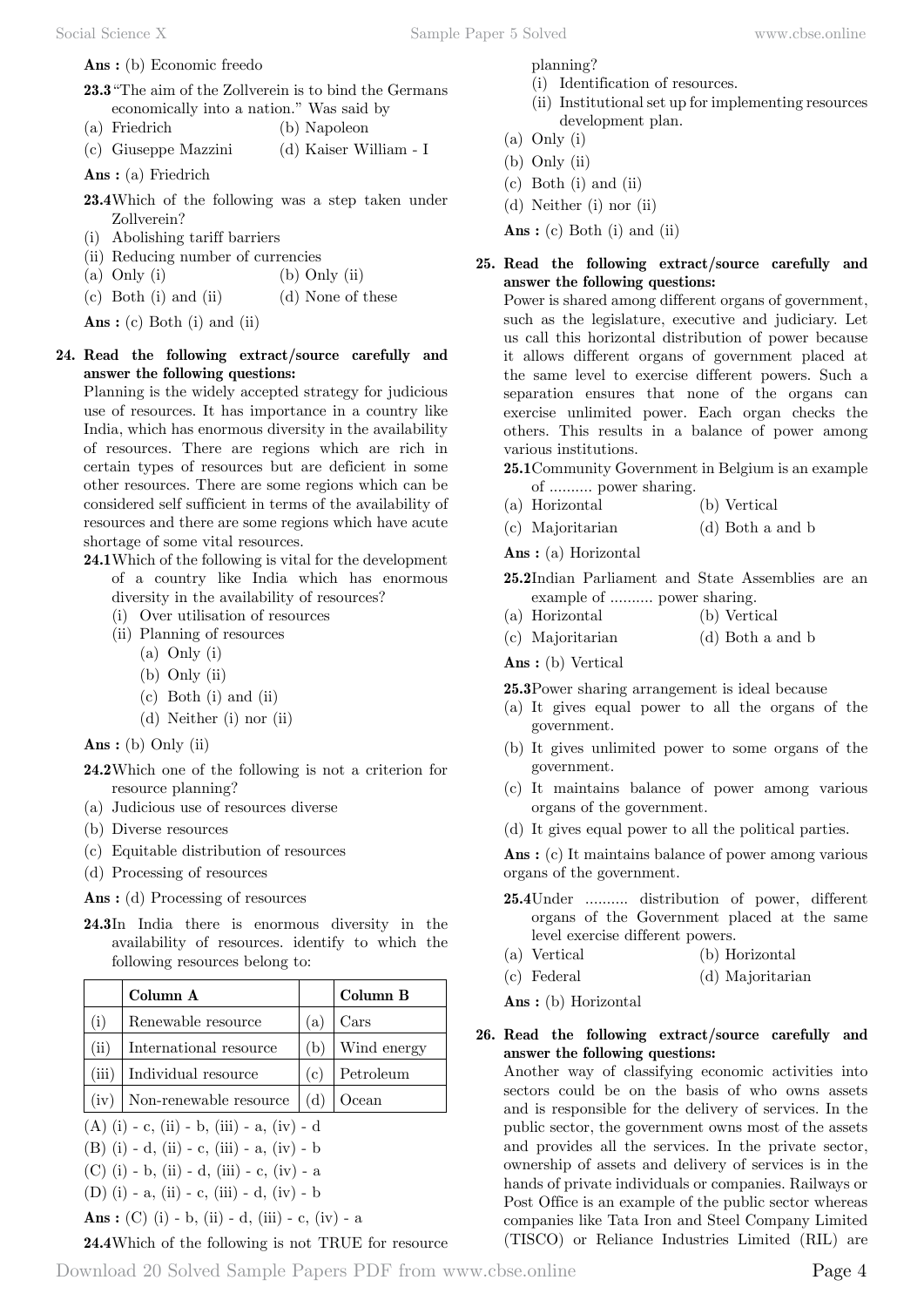privately owned.

**26.1**Economic activities are classified on the basis of ...........

- (a) area and availability
- (b) ownership and provision of services
- (c) division of resources
- (d) Level of income

 **Ans :** (b) ownership and provision of services

- **26.2**Indian Railways is an example of public sector as: (i) It is controlled and managed by the government.
	- (ii) It is a medium of public transport.
- (a) Both (i) and (ii)
- (b) Only (i)
- (c) Only (ii)
- (d) Neither (i) nor (ii)

 **Ans :** (b) Only (i)

**26.3**Match the following items in column A with those in column B and choose the correct answer from the options given below :

|       | Column A                        |     | Column B       |
|-------|---------------------------------|-----|----------------|
|       | Airtel                          |     |                |
| (ii)  | Post office                     | (a) | Public Sector  |
| (iii) | Profit                          | (b) | Private Sector |
| (iv)  | Welfare of the common<br>people |     |                |

(a) (i) - a, (ii) - c, (iii) - a, (iv) - b

- (b) (i) b, (ii) a, (iii) b, (iv) a
- (c) (i) b, (ii) a, (iii) a, (iv) b
- (d) (i) a, (ii) b, (iii) b, (iv) a

 **Ans :** (b) (i) - b, (ii) - a, (iii) - b, (iv) - a

- **26.4**Which of the following is not a feature of Public Sector?
- (a) It is run by the government
- (b) It is regulated by profit earning
- (c) It aims at social welfare
- (d) It is an organized sector

 **Ans :** (b) It is regulated by profit earning

# **Section-D**

- **27.** Who had organised the dalits into the Depressed Classes Association in 1930? Describe his achievements. [5]  **Ans :**
	- (i) Dr Bhim Rao Ambedkar was of the opinion that only political empowerment would resolve their problems of social injustice.
	- (ii) Due to his efforts, Dalits began organising themselves, demanding reserved seats in educational institutions and separate electorate that would choose the dalit members for legislative councils.
	- (iii)In 1930, Ambedkar entered national politics. In the same year, he organised the Depressed Classes Association to make them politically more strong.
- (iv) He was nominated as a delegate of the oppressed classes for the Second Round Table Conference. In that Round Table Conference, he clashed with Mahatma Gandhi by demanding separate electorates for dalits.
- (v) He demanded a separate electorates for dalits. To give them political power he signed Poona Pact: The Poona Pact gave the depressed classes reserved seats in provincial and central legislative councils.
- **28.** The indentured workers had discovered their own ways of surviving.' Analyse the statement. [5]  **Ans :**

- (i) Many of the indentured labourers escaped into the jungles.
- (ii) They started celebrating festivals like Hosay in which both the Hindus and Muslims, who had migrated from India participated.
- (iii) Many of the migrants joined or became part of the Rastafarianism, i.e., a religious movement born out of black slums of Jamaica.
- (iv) They started creating their own way of enjoyment like Chutney Music. The Chutney Music has been created by Indo-Caribbean people. The Music derives elements from Indian film songs.
- (v) They developed a new culture which was a blend of the new culture and the traditional culture of the indentured labourers.

 **o**

How did the abundance of labour in the market affect the lives of the workers in Britain during the nineteenth century? Explain with examples.

 **Ans :**

- (i) **More workers than the demand :** There was an abundance of workers in the market than the demand. This had an adverse impact on the lives of the workers. Due to the shortage of work, most of the workers failed to get jobs. So they offered their services at lower wages.
- (ii) **Seasonality of work :** Seasonality of work in many industries meant prolonged periods without work. After the busy season was over, the poor were on the streets again.
- (iii) **Low real wages :** Though the wages increased somewhat in the early 19th century, but the increase was nullified by increase in prices. During the Napoleonic wars, the real wages fell significantly.
- (iv) **Poverty and unemployment :** At the best of times, till the mid-nineteenth century, about 10 per cent of the urban population was extremely poor. The unemployment rate was also very high.
- (v) **Housing problem :** Factory or workshop owners did not house the migrant workers. Many job seekers had to wait weeks, spending nights under bridges or night in shelters.
- **29.** Explain the major forms of power sharing in modern democracies. [5]

 **Ans :**

(i) **Power sharing among the different organs of**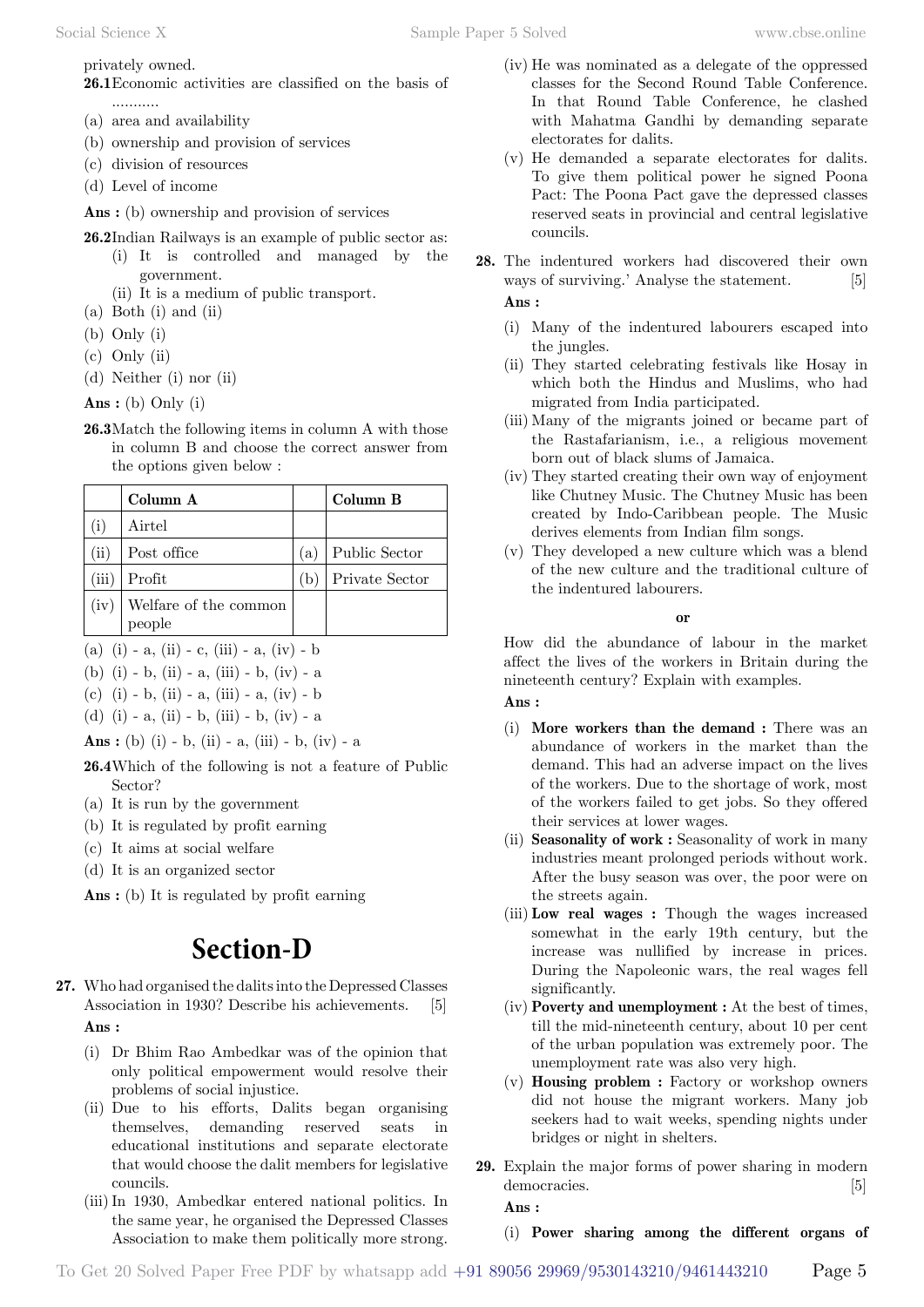**government (Horizontal power sharing) :** In a democracy, power is shared among the different organs of the government such as the legislature, executive and the judiciary. This is called the horizontal distribution of power because it allows different organs of the government placed at the same level to exercise different powers.

- (ii) **Power sharing among governments at different levels :** Under this, people choose separate governments at separate levels, for example, a general local government for the entire country and local governments at the provincial, sub-national or regional levels. Such a general government for the entire country is usually called a Federal government.
- (iii) **Power sharing among different social groups :** In a democracy, especially, in a multi-ethnic society, power is also shared among social groups such as the religious and linguistic groups. 'Community government' in Belgium is a good example of this arrangement. In some countries, there are constitutional and legal arrangements whereby socially weaker sections and women are represented in the legislatures and the administration.
- (iv) **Power sharing among political parties, pressure groups and movements :** In a democracy, power is also shared among different political parties, pressure groups and movements. Democracy pro'. ides the citizens a choice to choose their rulers. This choice is provided by the various political parties, who contest elections to win them. Such competition ensures that power does not remain in one hand.
- **30.** What is the need to have political parties? Explain. [5]  **Ans :**
	- (i) **Parties contest elections :** Political parties are the axis of the government. In most democracies, elections are fought mainly among the candidates put up by political parties.
	- (ii) **Formation of policies :** It is very difficult to imagine democracy without political parties because without political parties every candidate in the elections will be independent. So no one will be able to make any promise to the people about any major policy changes and new policies.
	- (iii) **Uncertain Government :** The government may be formed, but its life will remain ever uncertain. Elected representatives will be accountable to their constituency for what they did to the locality. But no one will be responsible as to how the country will run.
	- (iv) **Representative democracy :** The rise of political parties is directly linked to the emergence of representative democracies. Large-scale societies need a representative democracy.
	- (v) **To gather public opinion :** As societies became large and complex, they also needed some agency to gather different views on various issues, and to present these to the government. This is fulfilled by the political parties.
- **31.** Explain any five steps taken by the Central and State Governments to attract foreign companies to invest in

 **Ans :**

Government attracts foreign investment in the following ways:

- (i) **Special economic zones :** Special Economic Zones have been set up to have world-class facilities such as cheap electricity, water, roads, transport, storage, recreational and educational facilities etc.
- (ii) **Flexible labour laws :** Labour laws are made flexible so that companies can hire workers easily.
- (iii) **Removal of trade barriers :** Government has removed barriers on foreign trade and foreign investment so that goods could be imported and exported easily and also foreign companies could set up factories and offices in India.
- (iv) **Policy of liberalisation and globalisation :** After 1991 Indian government has adopted the policy of globalisation and liberalisation.
- (v) **Abolition of license :** Under the New Economic Policy only few industries need license to operate.

 **o**

"MNCs are playing an important role in globalisation process." Justify the statement by giving any five suitable arguments.

#### **Ans :**

- (i) **Availability of capital and foreign investment :** The Multinational Corporations or the MNCs help to solve the problem of capital and foreign investment of the underdeveloped and the developing countries. Most of the underdeveloped countries suffer from lack of capital. Consequently, their rate of economic growth is low. MNCs set up factories, and offices for the production in these developing and the underdeveloping countries, and make huge investments. The money that is spent to buy assets such as land, buildings, machines and other equipment, is called investment.
- (ii) **Availability of foreign exchange :** MNCs can be helpful in solving the problem of foreign exchange of the underdeveloped and the developing countries. In 90s, India faced a huge shortage of foreign exchange but, with the entry of the MNCs, today it has surplus foreign exchange reserves.
- (iii) **Foreign Trade and Integration of Markets :** The MNCs help in the integration of world markets. With the entry of MNCs even the small countries have opened up their domestic markets for other countries. The MNCs increase the foreign trade.
- (iv) **Helpful in the growth of local producers :** Foreign trade by the MNCs create an opportunity for the local producers to reach beyond the domestic markets, i.e., markets of their own countries.
- (v) **By spreading production activities :** MNCs spread their production activities in different parts of the world. For example they design their products in United States or Japan, then manufacture it in China where cheap labour is available and the customer care is carried out through call centres located in India as India provides.
- **32.** (a) Two places A and B have been marked on the given outline map of India. Identify them and